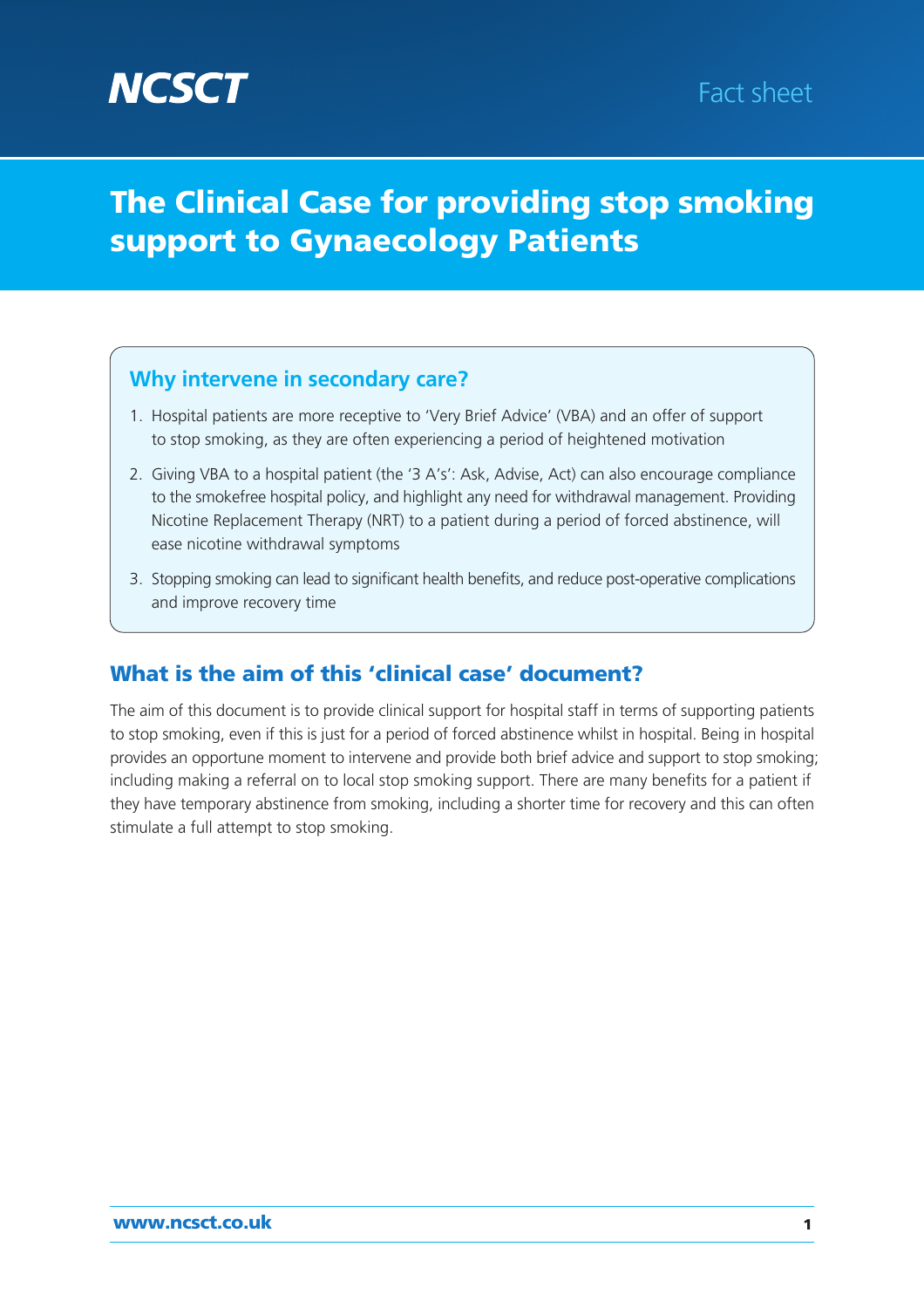



# What is the relationship between smoking and gynegological conditions?

#### **Female reproductive health**

- Cigarette smoking increases the risk of spontaneous abortion.<sup>1</sup>
- A dose-related smoking effect causes a conception delay of approximately 2 months.<sup>1</sup>
- With advancing age the decline in the number of retrieved oocytes was found to be faster in smokers than non-smokers.2,3,4
- Increases the rate of preterm birth.<sup>5</sup>

#### **Infections**

- Smoking was an independent predictor of high risk papillomavirus (HR-HPV).<sup>6,7</sup>
- Women who smoke are more vulnerable for Chlamydia trachomatis.8,9

#### **Female genital cancer**

■ Smoking acts as a co-factor in cervical carcinogenesis and increases the risk of ovarian cancer. <sup>10,11,12</sup>

#### **Other gynegological problems**

Cigarette smoking is associated with several gynegological problems:

- Chronic and recurrent pelvic pain<sup>13</sup>
- Increased risk of premature preterm rupture of membranes<sup>14,11</sup>
- Intermenstrual bleeding<sup>15</sup>
- Age of menopause is decreased by approximately one year in smokers<sup>16</sup>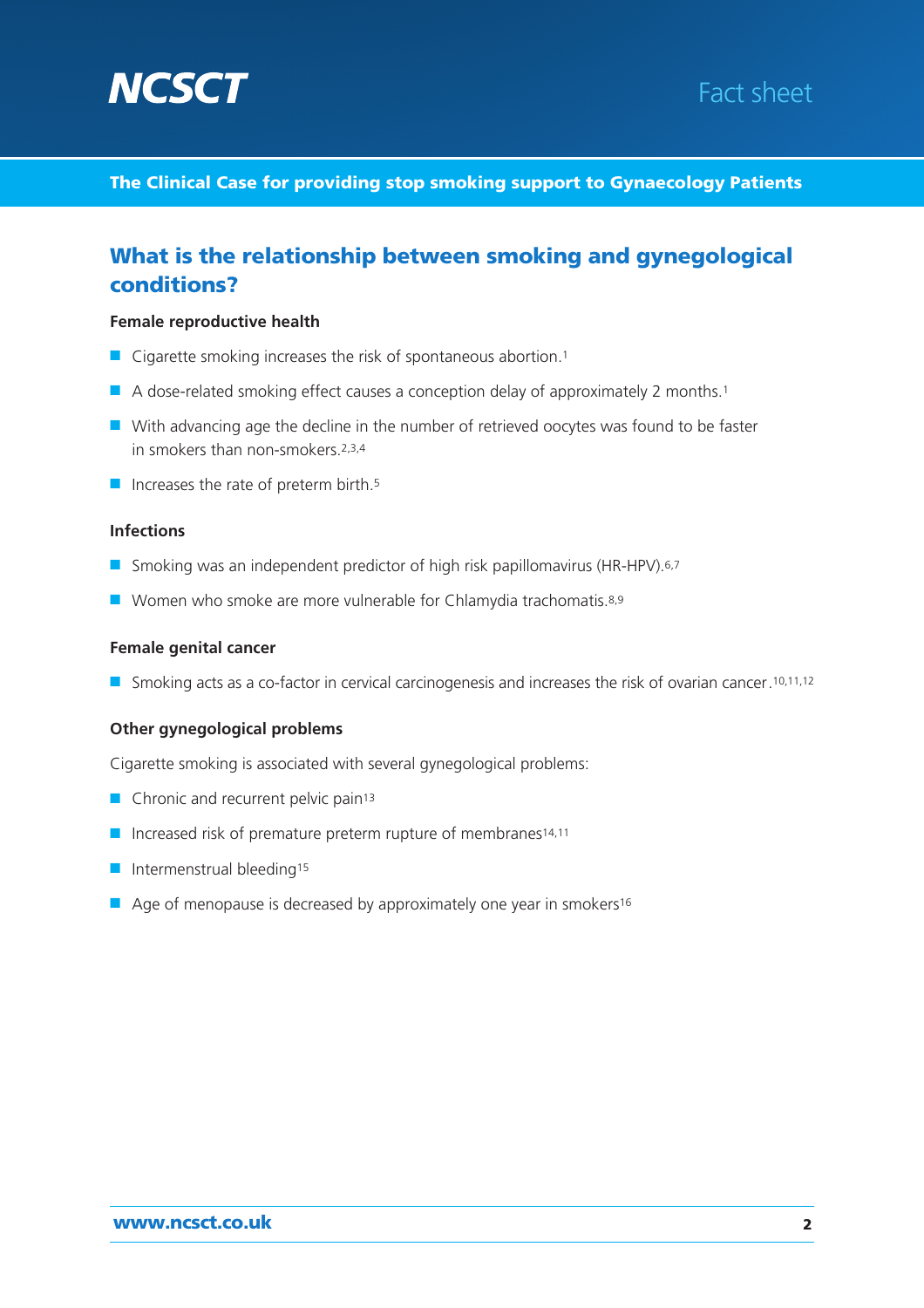

# Fact sheet

#### The Clinical Case for providing stop smoking support to Gynaecology Patients

### What are the health benefits of stopping smoking?

Stopping smoking is vitally important for pregnant women. Smoking has shown to increase low birth weight, reduce preterm birth, and infant morbidities.17 Successfully stopping smoking will not only benefit a patient's long term health by reducing the risk of developing smoking-related disease,18 but it may also help a patient to recover quicker by eliminating the acute effects of smoking on the body. There is an evidenced benefit of quitting in terms of general outcomes (see below).

# **Main acute effects of smoking on the body (estimated time of recovery, if known)**

- Increase in sympathetic tone leading to increase an in blood pressure, heart rate and peripheral vasoconstriction leading to an increased demand for oxygen and cardiac function.19 **(24 – 48 hours)**
- Formation of carboxyhaemoglobin leading to a reduction in oxygen delivery to the tissues.<sup>20</sup> **(8 – 24 hours)**
- Formation of carboxymyoglobin leading to a reduction in oxygen storage in the muscles.<sup>21,22</sup> **(8 – 24 hours)**
- Increase in red blood cell production, which leads to an increase in blood viscosity, a decrease in tissue perfusion, a decrease in oxygen delivery to the tissues and potentiation of thrombotic process.19
- Hypersecretion of mucus, narrowing of the small airways, decrease in ciliary function and change in mucus rheology leading to a decrease in mucociliary transport.19 **(12 – 72 hours)**
- Changes in functioning of a range of immune cells (pro- and anti-inflammatory cytokines, white blood cells, immunoglobulins) which lead to decreased immunity and are associated with atherosclerosis.11,23,19 **(1 week – 2 months)**
- Induction of hepatic enzymes which increases drug metabolism through both pharmacokinetic and pharmacodynamic mechanisms.24 **(6 – 8 weeks)**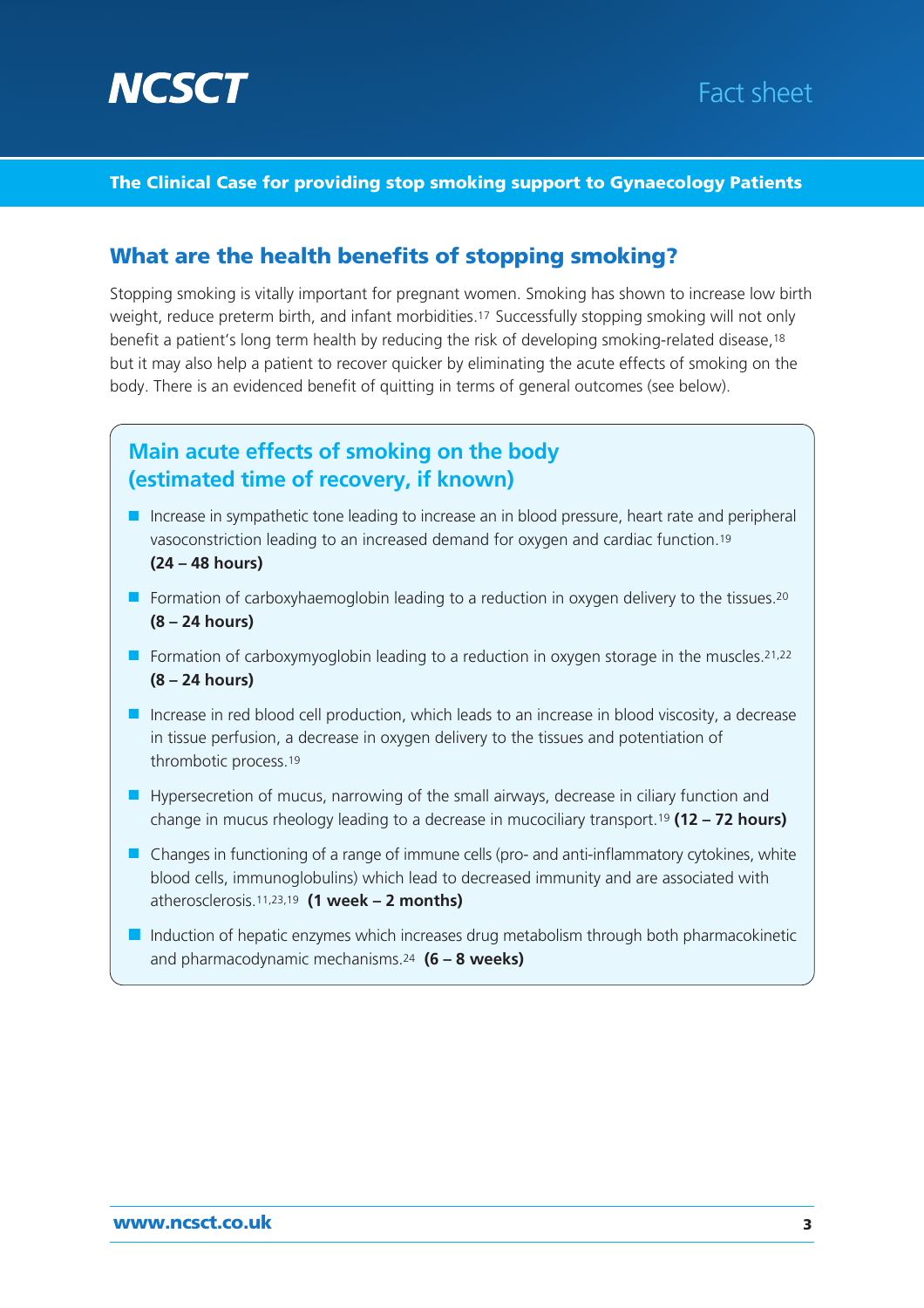



### **General health benefits of stopping smoking**<sup>25</sup>

- Within 20 minutes blood pressure drops to the level it was before the last cigarette.
- Within 8 hours carbon monoxide levels in the blood return to normal.
- Within 24 hours the chance of a heart attack decreases.
- Within 2 weeks to 3 months circulation improves and lung function increases.
- Within 1 to 9 months lungs regain normal ciliary function, reducing infection risk.
- By 10 years the risk of lung cancer is approximately half of a smoker. The risk of cancers of the mouth, throat, bladder, kidney and pancreas also decrease.
- Risk of hospitalisation decreases to the level of non-smokers in 1 to 3 years after quitting.<sup>26,27</sup>

## **Stop smoking support is effective**

**Providing stop smoking support** has been proven effective for hospitalised patients, regardless of reason for admission.28

**Effective methods** typically include a combination of medications, replacing unhealthy habits with healthy habits and behavioural support. Evidence indicates that nicotine replacement therapy, bupropion and varenicline are all effective treatments for both short and long-term smoking cessation.29

**Behavioural support** should be started during hospitalisation and continued at least for a one month after discharge increases likelihood of cessation.28

# **Nicotine replacement therapy (NRT) and pregnancy**

Most studies available to date investigate the use of nicotine patches in pregnancy. Other forms of NRT such as nicotine gum, spray, and inhalers need further research to evaluate their safety in pregnant women.30

Regardless of the delivery system used, prescribing the lowest effective dose of NRT would be appropriate action.17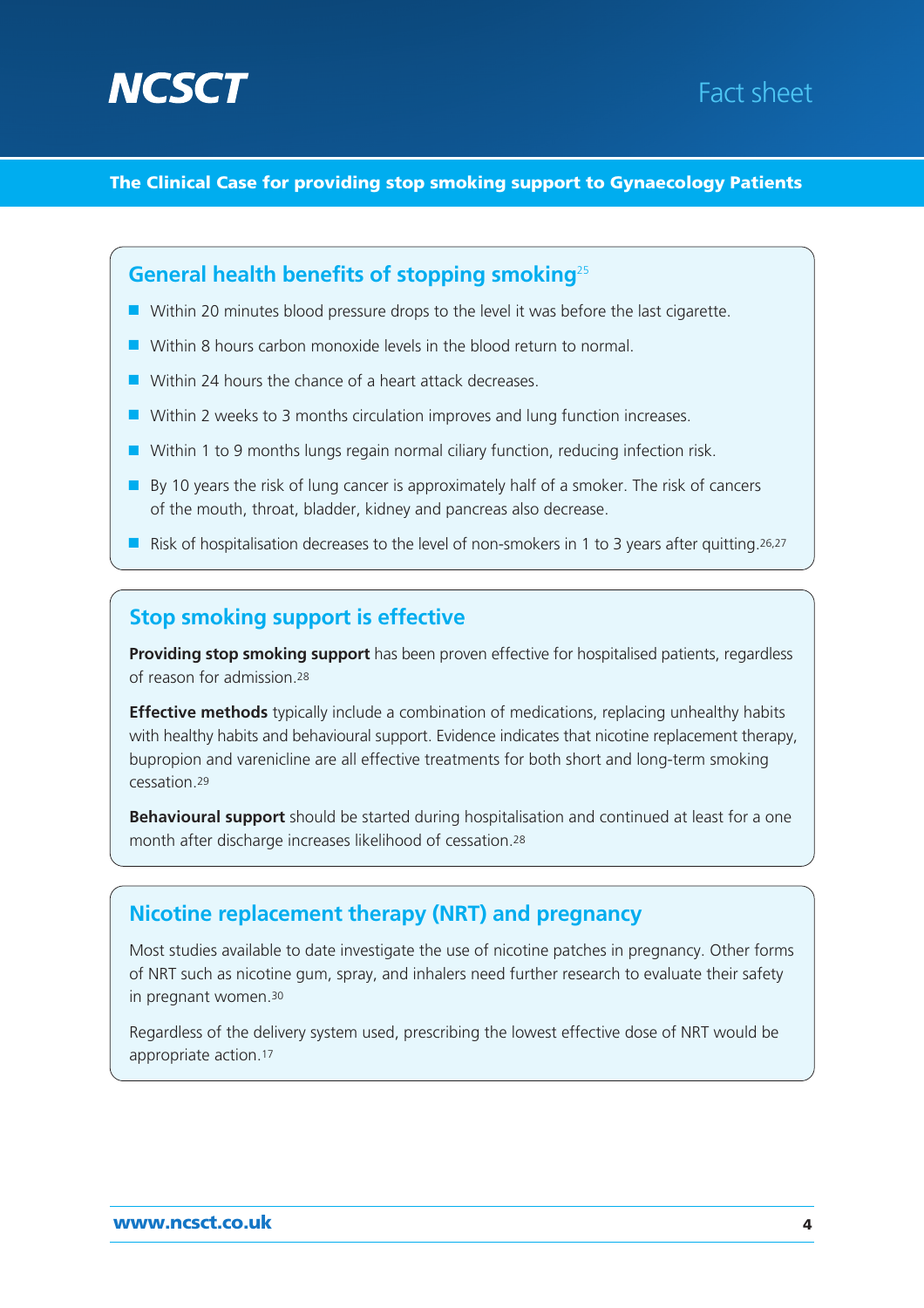



# **Providing 'Very Brief Advice' to hospital patients: the '3 A's'**

Research shows that 95% of patients expect to be asked about smoking and a short intervention can make all the difference.18,19 The '3 A's' 30 second approach to giving 'very brief advice' are as follows:

**ASK** and record smoking status

**ADVISE** the patient of the personal health benefits of stopping smoking

**ACT** on the patient's response

- prescribe NRT for patients in withdrawal
- monitor withdrawal and adjust pharmacotherapy accordingly
- refer to local stop smoking service

### How was this information sheet put together?

This information is a summary of the current scientific evidence on the association between cigarette smoking and gynaecology. Studies were found by searching MEDLINE and EMBASE using combined exploded subject headings of 'gynaecology' or 'reproductive health' and 'tobacco use cessation' from 01/1945 – 07/2011. Evidence has been included in this summary from large population based studies, cohort studies, randomised controlled trials and reviews only.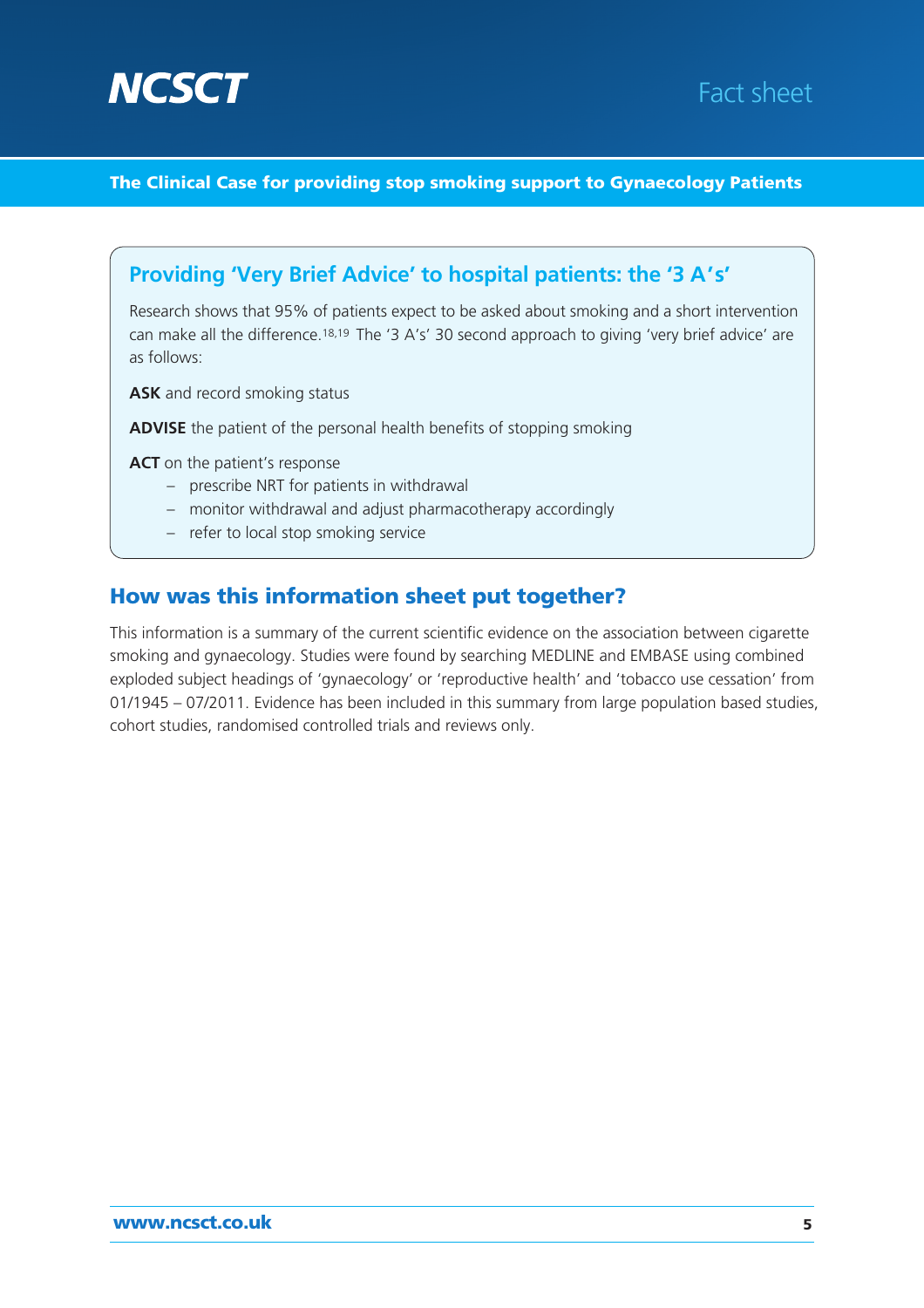



### **References**

- 1. Zenzes, M. T. 2000. "Smoking and reproduction: gene damage to human gametes and embryos." *Hum Reprod Update* 6(2):122–31.
- 2. Zenzes, M. T., P. Wang, and R. F. Casper. 1995. "Cigarette smoking may affect meiotic maturation of human oocytes." *Hum Reprod* 10(12):3213–17.
- 3. Hughes, E. G., J. Yeo, P. Claman, E. V. YoungLai, M. A. Sagle, S. Daya, and J. A. Collins. 1994. "Cigarette smoking and the outcomes of in vitro fertilization: measurement of effect size and levels of action." *Fertil Steril* 62(4):807–14.
- 4. Van Voorhis, B. J., J. D. Dawson, D. W. Stovall, A. E. Sparks, and C. H. Syrop. 1996. "The effects of smoking on ovarian function and fertility during assisted reproduction cycles." *Obstet Gynecol* 88(5):785–91.
- 5. Hammoud, A. O., E. Bujold, Y. Sorokin, C. Schild, M. Krapp, and P. Baumann. 2005. "Smoking in pregnancy revisited: findings from a large population-based study." *Am J Obstet Gynecol* 192:1856–62; discussion 62–3.
- 6. Hwang, L. Y., Y. Ma, S. M. Benningfield, L. Clayton, E. N. Hanson, J. Jay, J. Jonte, C. Godwin de Medina, and A. B. Moscicki. 2009. "Factors that influence the rate of epithelial maturation in the cervix in healthy young women." *J Adolesc Health* 44(2):103–10.
- 7. Syrjanen, S., T. Waterboer, M. Sarkola, K. Michael, M. Rintala, K. Syrjanen, S. Grenman, and M. Pawlita. 2009. "Dynamics of human papillomavirus serology in women followed up for 36 months after pregnancy." *J Gen Virol* 90(Pt 6):1515–26.
- 8. Scott, M. E., Y. Ma, S. Farhat, S. Shiboski, and A. B. Moscicki. 2006. "Covariates of cervical cytokine mRNA expression by real-time PCR in adolescents and young women: effects of Chlamydia trachomatis infection, hormonal contraception, and smoking." *J Clin Immunol* 26(3):222–32.
- 9. Bagaitkar, J., D. R. Demuth, and D. A. Scott. 2008. "Tobacco use increases susceptibility to bacterial infection." *Tob Induc Dis* 4:12.
- 10. Jordan, S. J., A. C. Green, D. C. Whiteman, and P. M. Webb. 2007. "Risk factors for benign, borderline and invasive mucinous ovarian tumors: epidemiological evidence of a neoplastic continuum?" *Gynecol Oncol* 107(2):223–30.
- 11. Moller, H., and H. Tonnesen. 1997. "Alcohol drinking, social class and cancer." *IARC Sci Publ* (138):251–63.
- 12. Rieck, G., and A. Fiander. 2006. "The effect of lifestyle factors on gynaecological cancer." *Best Pract Res Clin Obstet Gynaecol* 20(2):227–51.
- 13. Latthe, P., L. Mignini, R. Gray, R. Hills, and K. Khan. 2006. "Factors predisposing women to chronic pelvic pain: systematic review." *BMJ* 332(7544):749–55.
- 14. Kilpatrick, S. J., R. Patil, J. Connell, J. Nichols, and L. Studee. 2006. "Risk factors for previable premature rupture of membranes or advanced cervical dilation: a case control study." *Am J Obstet Gynecol* 194(4):1168–74; discussion 74–5.
- 15. Thorneycroft, I. H. 1999. "Cycle control with oral contraceptives: A review of the literature." *Am J Obstet Gynecol* 180(2 Pt 2):280–7.
- 16. Harlow, B. L., and L. B. Signorello. 2000. "Factors associated with early menopause." *Maturitas* 35(1):3–9.
- 17. Crawford, J. T., J. E. Tolosa, and R. L. Goldenberg. 2008. "Smoking cessation in pregnancy: why, how, and what next." *Clin Obstet Gynecol* 51(2):419–35.
- 18. Doll, R., R. Peto, J. Boreham, and I. Sutherland. 2004. "Mortality in relation to smoking: 50 years' observations on male British doctors." *BMJ* 328(7455):1519.
- 19. Warner, D. O. 2006. "Perioperative abstinence from cigarettes: physiologic and clinical consequences." *Anesthesiology* 104(2):356–67.
- 20. Rietbrock, N., S. Kunkel, W. Worner, and P. Eyer. 1992. "Oxygen-dissociation kinetics in the blood of smokers and non-smokers: interaction between oxygen and carbon monoxide at the hemoglobin molecule." *Naunyn Schmiedebergs Arch Pharmacol* 345(1):123–8.